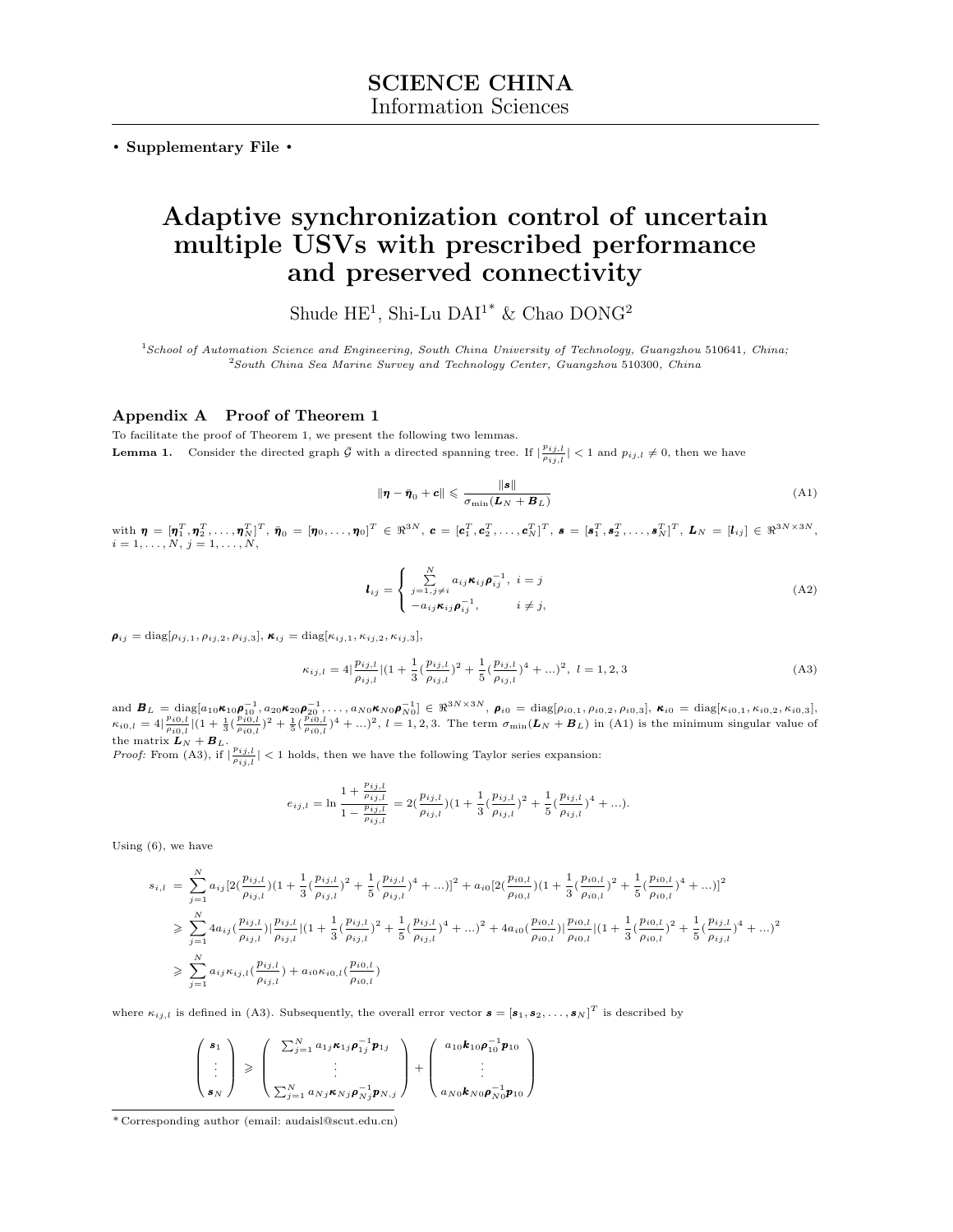$$
= \operatorname{diag}(\sum_{j=1}^{N} a_{1j} \kappa_{1j} \rho_{1j}^{-1}, \dots, \sum_{j=1}^{N} a_{Nj} \kappa_{Nj} \rho_{Nj}^{-1}) \eta + \operatorname{diag}(a_{10} \kappa_{10} \rho_{10}^{-1}, \dots, a_{N0} \kappa_{N0} \rho_{N0}^{-1}) (\eta - \bar{\eta}_0)
$$
  
+ 
$$
\begin{pmatrix} -a_{11} \kappa_{11} \rho_{11}^{-1} & \cdots & -a_{1N} \kappa_{1N} \rho_{1N}^{-1} \\ \vdots & \vdots & \ddots & \vdots \\ -a_{N1} \kappa_{N1} \rho_{N1}^{-1} & \cdots & -a_{NN} \kappa_{NN} \rho_{NN}^{-1} \end{pmatrix} \eta + \begin{pmatrix} \sum_{j=0}^{N} a_{1j} \kappa_{1j} \rho_{1j}^{-1} \mathbf{c}_{1j} \\ \vdots \\ \sum_{j=0}^{N} a_{Nj} \kappa_{Nj} \rho_{Nj}^{-1} \mathbf{c}_{Nj} \end{pmatrix}
$$
  
=  $\mathbf{L}_N \eta + \mathbf{B}_L (\eta - \bar{\eta}_0) + \begin{pmatrix} \sum_{j=0}^{N} a_{1j} \kappa_{1j} \rho_{1j}^{-1} \mathbf{c}_{1j} \\ \vdots \\ \sum_{j=0}^{N} a_{Nj} \kappa_{Nj} \rho_{Nj}^{-1} \mathbf{c}_{Nj} \end{pmatrix}.$ 

Notice that  $\mathbf{L}_N \bar{\pmb{\eta}}_0 = 0$  and

$$
(\boldsymbol{L}_N + \boldsymbol{B}_L)\boldsymbol{c} = \begin{pmatrix} \sum_{j=0}^N a_{1j}\boldsymbol{\kappa}_{1j}\boldsymbol{\rho}_{1j}^{-1}\boldsymbol{c}_{1j} \\ \vdots \\ \sum_{j=0}^N a_{Nj}\boldsymbol{\kappa}_{Nj}\boldsymbol{\rho}_{Nj}^{-1}\boldsymbol{c}_{Nj} \end{pmatrix}.
$$

Then, we have

$$
\mathbf{s} = \mathbf{L}_N \boldsymbol{\eta} - \mathbf{L}_N \bar{\boldsymbol{\eta}}_0 + \mathbf{B}_L (\boldsymbol{\eta} - \bar{\boldsymbol{\eta}}_0) + (\mathbf{L}_N + \mathbf{B}_L) \mathbf{c} = (\mathbf{L}_N + \mathbf{B}_L) (\boldsymbol{\eta} - \bar{\boldsymbol{\eta}}_0 + \mathbf{c}). \tag{A4}
$$

Next, we show that the matrix  $L_N + B_L$  is nonsingular, when  $\kappa_{i,j,l} \neq 0$ . Under Assumption 2, at least one node in  $\bar{G}$  can obtain the information from leader, then we can conclude that at least one  $a_{i0} \neq 0$ ,  $i = 1, 2, \ldots, N$ . Without loss of generality, it is assumed that there are exactly two nodes  $r_1$  and  $r_2$  such that  $a_{r_1,0} > 0$  and  $a_{r_2,0} > 0$ . Then, for matrix  $L_N + B_L$ ,  $\|\bm{l}_{ii} + a_{i0}\bm{\kappa}_{i0}\bm{\rho}_{i0}^{-1}\| \geqslant \sum_{j=1, j\neq i}^{N} \|\bm{l}_{ij}\|$  for all  $i = 1, ..., N$  and the strict inequality holds for  $a_{i0} \in \{a_{r_2,0}, a_{r_2,0}\}$ , where  $\bm{l}_{ii} + a_{i0}\bm{\kappa}_{i0}\bm{\rho}_{i0}^{-1}$ <br>is a diagonal matrix. Additionally node, there must be a directed path originated from either node  $r_1$  or node  $r_2$ . According to [1],  $L_N + B_L$  is nonsingular, which implies that inequality (A1) can be obtained from (A4). This completes the proof.

**Lemma 2.** For adaptive law (18), there exists a compact set

$$
\Omega_{\rm wi} = \left\{ \hat{\bm{W}}_{i,l} | \|\hat{\bm{W}}_{i,l}\| \leqslant \frac{S_{i,l}^{*}}{\sigma_{i,l}}, \ l = 1,2,3 \right\}
$$

where  $S_{i,l}^*$  and  $\sigma_{i,l}$  are positive constants, such that, if  $\hat{\boldsymbol{W}}_{i,l}(0) \in \Omega_{\text{wi}}$ , then  $\hat{\boldsymbol{W}}_{i,l}(t) \in \Omega_{\text{wi}}$ ,  $\forall t \geq 0$ . *Proof:* Consider the Lyapunov function  $V_{wi} = \frac{1}{2} \hat{\boldsymbol{W}}_{i,l}^T \boldsymbol{\Gamma}_{i,l}^{-1} \hat{\boldsymbol{W}}_{i,l}$ , whose derivative along (18) is

$$
\begin{aligned} \dot{V}_{\rm wi} & = -\hat{\bm{W}}_{i,l}^T \bm{S}_{i,l}(\bm{Z}_i) z_{i,l} - \sigma_{i,l} |z_{i,l}| \hat{\bm{W}}_{i,l}^T \hat{\bm{W}}_{i,l} \leqslant S_{i,l}^* |z_{i,l}| \|\hat{\bm{W}}_{i,l}\| - \sigma_{i,l} |z_{i,l}| \|\hat{\bm{W}}_{i,l}\|^2 \\ & \leqslant -|z_{i,l}| \|\hat{\bm{W}}_{i,l}\| (\sigma_{i,l} \| \hat{\bm{W}}_{i,l} \| - S_{i,l}^*). \end{aligned}
$$

It can be concluded that if  $\|\hat{\boldsymbol{W}}_{i,l}\| > \frac{S_{i,l}^*}{\sigma_{i,l}}$  then  $\dot{V}_{wi} \leqslant 0$ . Thus,  $\hat{\boldsymbol{W}}_{i,l}(t) \in \Omega_{wi}$  holds if  $\hat{\boldsymbol{W}}_{i,l}(0) \in \Omega_{wi}$ . This completes the proof. Now, we are ready to prove Theorem 1. Consider the Lyapunov function candidate

$$
V_1 = \frac{1}{4}\sum_{i=1}^N \pmb{s}_i^T\pmb{s}_i
$$

whose derivative along  $(1)$  and  $(9)–(11)$  is

$$
\dot{V}_1 = \sum_{i=1}^N \boldsymbol{s}_i^T [\boldsymbol{E}_i^T (\boldsymbol{F}_i \boldsymbol{J}(\psi_i) (\boldsymbol{z}_i + \boldsymbol{\alpha}_i + \boldsymbol{e}_{\alpha i}) - \boldsymbol{\Pi}_i \boldsymbol{\rho}_i^{-1} \boldsymbol{Q}_i)].
$$
\n(A5)

Substituting (12) into (A5) gives

$$
\dot{V}_1 = \sum_{i=1}^N -\boldsymbol{s}_i^T \boldsymbol{k}_{1i} \boldsymbol{s}_i + \boldsymbol{s}_i^T \boldsymbol{E}_i^T \boldsymbol{F}_i \boldsymbol{J}(\psi_i) (\boldsymbol{e}_{\alpha i} + \boldsymbol{z}_i).
$$
\n(A6)

Using (13), the derivative of (11) is given by

$$
\dot{\mathbf{e}}_{\alpha i} = -\boldsymbol{\mu}_i^{-1} \mathbf{e}_{\alpha i} - \boldsymbol{J}^T (\psi_i) \boldsymbol{F}_i^T \boldsymbol{E}_i \boldsymbol{s}_i - \boldsymbol{B}_i (\cdot) \tag{A7}
$$

where  $\bm{B}_i(\cdot) = [B_{1i}(\cdot), B_{2i}(\cdot), B_{3i}(\cdot)]^T \triangleq \dot{\bm{\alpha}}_i$  with  $B_{1i}(\bm{\eta}_0, \dot{\bm{\eta}}_0, \dot{\bm{\eta}}_0, \dot{\bm{\rho}}_i, \dot{\bm{\rho}}_i, \dot{\bm{\rho}}_i, \dot{\bm{s}}_i, \bm{z}_i, \bm{e}_{\alpha i}), B_{2i}(\bm{\eta}_0, \dot{\bm{\eta}}_0, \dot{\bm{\eta}}_0, \dot{\bm{\rho}}_i, \dot{\bm{s}}_i, \bm{z}_i, \bm{e}_{\alpha i})$  $B_{3i}(\eta_0, \dot{\eta}_0, \ddot{\eta}_0, \rho_i, \dot{\rho}_i, \ddot{\rho}_i, s_i, \mathbf{z}_i, \mathbf{e}_{\alpha i})$  being continuous functions according to (12).

Consider the Lyapunov function candidate

$$
V_2 = V_1 + \frac{1}{2} \sum_{i=1}^N \boldsymbol{e}_{\alpha i}^T \boldsymbol{e}_{\alpha i} + \frac{1}{2} \sum_{i=1}^N \boldsymbol{z}_i^T \boldsymbol{M} \boldsymbol{z}_i
$$

whose time derivative along systems (A6), (A7) and (14) is given by

$$
\dot{V}_2 = \sum_{i=1}^N [-\boldsymbol{s}_i^T \boldsymbol{k}_{1i} \boldsymbol{s}_i + \boldsymbol{s}_i^T \boldsymbol{E}_i^T \boldsymbol{F}_i \boldsymbol{J}(\psi_i) \boldsymbol{z}_i - \boldsymbol{e}_{\alpha i}^T \boldsymbol{\mu}_i^{-1} \boldsymbol{e}_{\alpha i} - \boldsymbol{e}_{\alpha i}^T \boldsymbol{B}_i(\cdot) + \boldsymbol{z}_i^T (-\boldsymbol{\Phi}_i \boldsymbol{m} - \boldsymbol{D}(\boldsymbol{\nu}_i) \boldsymbol{\nu}_i + \boldsymbol{d}_i + \boldsymbol{\tau}_i)]
$$
(A8)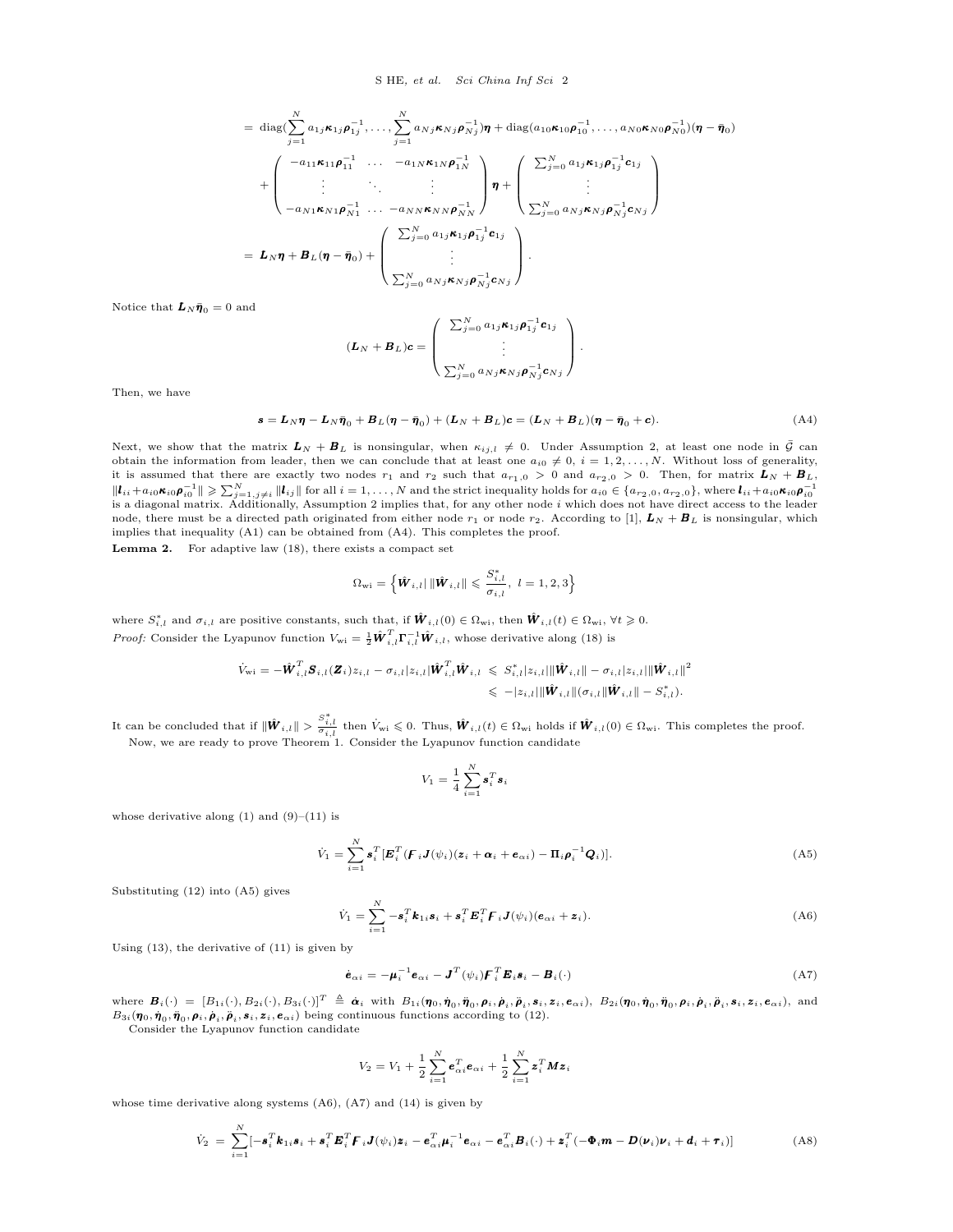where

$$
\begin{aligned}\n\Phi_i m &= C(\nu_i)\nu_i - M(\mu_i^{-1}\mathbf{e}_{\alpha i} + J^T(\psi_i))\mathbf{F}_i^T \mathbf{E}_i \mathbf{s}_i) \\
m &= [m_{11}, m_{22}, m_{23}, m_{33}]^T \\
\Phi_i &= \begin{bmatrix} \Phi_{i,11} & -v_i r_i & -r_i^2 & 0 \\
u_i r_i & \Phi_{i,22} & \Phi_{i,23} & 0 \\
-u_i v_i & v_i u_i & \Phi_{i,33} & \Phi_{i,34}\n\end{bmatrix}\n\end{aligned}
$$

with  $\Phi_{i,11} = -\pi_{ij,1}\rho_{ij,1}^{-1}e_{ij,1}^3\cos\psi_i - \pi_{ij,2}\rho_{ij,2}^{-1}e_{ij,2}^3\sin\psi_i - \frac{e_{\alpha i,1}}{\mu_{i,1}}, \ \Phi_{i,22} = \pi_{ij,1}\rho_{ij,1}^{-1}e_{ij,1}^3\sin\psi_i - \pi_{ij,2}\rho_{ij,2}^{-1}e_{ij,2}^3\cos\psi_i - \frac{e_{\alpha i,2}}{\mu_{i,2}},$  $\Phi_{i,23} = \Phi_{i,34} = -\frac{e_{\alpha i,3}}{\mu_{i,3}} - \pi_{ij,3} \rho_{ij,3}^{-1} e_{ij,3}^3, \Phi_{i,33} = r_i u_i + \Phi_{i,22}.$ 

Note that the uncertain dynamics  $D(\nu_i)\nu_i$  is approximated by the Gaussian radial basis function (RBF) NNs. Let

$$
f_i(\mathbf{Z}_i) = \mathbf{D}(\mathbf{\nu}_i)\mathbf{\nu}_i
$$
\n(A9)

where  $f_i(\mathbf{Z}_i) = [f_{i,1}(\mathbf{Z}_i), f_{i,2}(\mathbf{Z}_i), f_{i,3}(\mathbf{Z}_i)]^T$  and  $\mathbf{Z}_i = \boldsymbol{\nu}_i = [u_i, v_i, r_i]^T$ . Using universal approximation of RBF NNs [2], the unknown continuous functions  $f_{i,l}(\mathbf{Z}_i)$  can be approximated by

$$
f_{i,l}(\boldsymbol{Z}_i) = \boldsymbol{W}_{i,l}^{*T} \boldsymbol{S}_{i,l}(\boldsymbol{Z}_i) + \epsilon_{i,l}(\boldsymbol{Z}_i), \forall \boldsymbol{Z}_i \in \Omega_{zi}
$$

with  $l = 1,2,3,$  where  $\pmb{W}_{i,l}^*$  denote the ideal constant weights, which are unknown vectors;  $\pmb{S}_{i,l}$  are the regressor vectors satisfying  $\|\mathbf{S}_{i,l}\| \leqslant S_{i,l}^*$  with constants  $S_{i,l}^* > 0$ ;  $\Omega_{zi}$  denote known compact sets;  $\epsilon_{i,l}(\mathbf{Z}_i)$  are the approximation errors satisfying  $|\epsilon_{i,l}(Z_i)| < \epsilon_{i,l}^*$  with constants  $\epsilon_{i,l}^* > 0$ . Let  $\hat{W}_i^T S_i(Z_i)$  be the approximation of unknown continuous function  $f_i(Z_i)$ , where  $\boldsymbol{S}_i(\boldsymbol{Z}_i) = [\boldsymbol{S}_{i,1}^T(\boldsymbol{Z}_i),\boldsymbol{S}_{i,2}^T(\boldsymbol{Z}_i),\boldsymbol{S}_{i,3}^T(\boldsymbol{Z}_i)]^T,$  and  $\hat{\boldsymbol{W}}_i^T = \text{diag}[\hat{\boldsymbol{W}}_{i,1}^T,\hat{\boldsymbol{W}}_{i,2}^T,\hat{\boldsymbol{W}}_{i,3}^T]$  are the estimates of the unknown vectors  $\boldsymbol{W}_i^{*T} = \text{diag}[\boldsymbol{W}_{i,1}^{*T}, \boldsymbol{W}_{i,2}^{*T}, \boldsymbol{W}_{i,3}^{*T}]$  with estimate errors  $\boldsymbol{\tilde{W}}_{i,l} = \boldsymbol{\hat{W}}_{i,l} - \boldsymbol{W}_{i,l}^*$ . Note that the time-varying disturbance  $\boldsymbol{d}_i$  in (A8) is bounded by unknown positive constant according to Assumption 3. Thus, the disturbances  $d_{i,l}$  are compensated by estimating theirs upper bounds.

We have shown in Lemma 2 that  $\hat{W}_{i,l}(t)$  are bounded as long as the initial values are chosen appropriately (e.g.,  $\hat{W}_{i,l}(0) = 0$ ). Thus, we consider the following Lyapunov function candidate

$$
V = V_2 + \frac{1}{2} \sum_{i=1}^{N} \tilde{\boldsymbol{m}}_i^T \boldsymbol{\Gamma}_m^{-1} \tilde{\boldsymbol{m}}_i + \sum_{i=1}^{N} \sum_{l=1}^{3} \frac{1}{2\gamma_{di,l}} \tilde{\tilde{d}}_{i,l}^2
$$
(A10)

where  $\tilde{\boldsymbol{m}}_i = \hat{\boldsymbol{m}}_i - \boldsymbol{m}$  and  $\tilde{\bar{d}}_{i,l} = \hat{\bar{d}}_{i,l} - \bar{d}_{i,l}$ . Using (A8) and (16), the derivative of (A10) is

$$
\dot{V} = \sum_{i=1}^{N} [-\mathbf{s}_{i}^{T} \mathbf{k}_{1i} \mathbf{s}_{i} - \mathbf{e}_{\alpha i}^{T} \mathbf{\mu}_{i}^{-1} \mathbf{e}_{\alpha i} - \mathbf{z}_{i}^{T} \mathbf{k}_{2i} \mathbf{z}_{i} + \mathbf{z}_{i}^{T} \mathbf{\Phi}_{i} \tilde{\mathbf{m}}_{i} + \mathbf{z}_{i}^{T} \tilde{\mathbf{W}}_{i}^{T} \mathbf{S}_{i} (\mathbf{Z}_{i}) - \mathbf{z}_{i}^{T} \mathbf{\epsilon}_{i} (\mathbf{Z}_{i}) - \mathbf{e}_{\alpha i}^{T} \mathbf{B}_{i} (\cdot) + \tilde{\mathbf{m}}_{i}^{T} \mathbf{\Gamma}_{m}^{-1} \dot{\mathbf{m}}_{i} + \sum_{l=1}^{3} (\frac{1}{\gamma_{di,l}} \tilde{\bar{d}}_{i,l} \dot{\bar{d}}_{i,l} + z_{i,l} d_{i,l} - z_{i,l} \hat{\bar{d}}_{i,l} \tanh(\frac{z_{i,l} \hat{\bar{d}}_{i,l}}{\zeta}))]
$$
\n(A11)

where  $\boldsymbol{\epsilon}_i(\boldsymbol{Z}_i) = [\epsilon_{i,1}(\boldsymbol{Z}_i), \epsilon_{i,2}(\boldsymbol{Z}_i), \epsilon_{i,3}(\boldsymbol{Z}_i)]^T$ . Substituting (17) and (19) into (A11) yields

$$
\dot{V} = \sum_{i=1}^{N} [-\mathbf{s}_{i}^{T} \mathbf{k}_{1i} \mathbf{s}_{i} - \mathbf{e}_{\alpha i}^{T} \mathbf{\mu}_{i}^{-1} \mathbf{e}_{\alpha i} - \mathbf{z}_{i}^{T} \mathbf{k}_{2i} \mathbf{z}_{i} + \mathbf{z}_{i}^{T} \tilde{\mathbf{W}}_{i}^{T} \mathbf{S}_{i}(\mathbf{Z}_{i}) - \mathbf{z}_{i}^{T} \mathbf{\epsilon}_{i}(\mathbf{Z}_{i}) - \mathbf{e}_{\alpha i}^{T} \mathbf{B}_{i}(\cdot) - \sigma_{m} \tilde{\mathbf{m}}_{i}^{T} \tilde{\mathbf{m}}_{i}
$$
\n
$$
-\beta_{m} \tilde{\mathbf{m}}_{i}^{T} \mathbf{\Psi}_{m,i} + \sum_{l=1}^{3} (-\sigma_{di,l} \tilde{\bar{d}}_{i,l} \hat{\bar{d}}_{i,l} + z_{i,l} d_{i,l} - |z_{i,l}| \bar{d}_{i,l}) + \sum_{l=1}^{3} (|z_{i,l}| \hat{\bar{d}}_{i,l} - z_{i,l} \hat{\bar{d}}_{i,l} \tanh(\frac{z_{i,l} \hat{\bar{d}}_{i,l}}{\zeta}))]
$$
\n(A12)

where

$$
\sum_{i=1}^{N} \beta_m \tilde{\boldsymbol{m}}_i^T \boldsymbol{\Psi}_{m,i} = \beta_m \tilde{\boldsymbol{m}}^T (\mathcal{L} \otimes I_4) \tilde{\boldsymbol{m}} \tag{A13}
$$

with  $\tilde{\boldsymbol{m}} = [\tilde{\boldsymbol{m}}_1^T, \dots, \tilde{\boldsymbol{m}}_N^T]^T$ ,  $\mathcal{L}$  being the Laplacian matrix of graph  $\mathcal{G}$ , and the operator  $\otimes$  being the kronecker product. From Assumption 3, we know that  $z_i \cdot d_i \leq |z_i \cdot d_i|$ . Noting the property of  $tanh(\cdot)$  [3, Lemma 5], i.e., the following inequality

$$
0 \le |a| - a \tanh(\frac{a}{\zeta}) \le \kappa_p \zeta, \ \kappa_p = 0.2785
$$

holds for all  $\zeta > 0$  and  $a \in \Re$ . Combining the fact that  $|z_{i,l}| \hat{d}_{i,l} \leqslant |z_{i,l}| |\hat{d}_{i,l}|$ , we have

$$
|z_{i,l}|\hat{\tilde{d}}_{i,l} - z_{i,l}\hat{\tilde{d}}_{i,l} \tanh(\frac{z_{i,l}\hat{\tilde{d}}_{i,l}}{\zeta}) \leqslant \kappa_p \zeta.
$$
\n(A14)

It follows from Lemma 2 that  $\hat{W}_{i,l}$  is bounded when the design initial condition satisfies  $\hat{W}_{i,l}(0) \in \Omega_{\text{wi}}$ . Then, the NN weight estimate error  $\tilde{W}_{i,l}$  is also bounded using  $\tilde{W}_{i,l} = \hat{W}_{i,l} - W_{i,l}^*$  and the boundedness of  $W_{i,l}^*$ . Therefore, there exists a positive constant  $\bar{w}_{i,l}$  such that  $\|\tilde{\bm{W}}_{i,l}\| < \bar{w}_{i,l}$ . Noting the property of the Gaussian radial basis function that  $\bm{S}_{i,l}(\bm{Z}_i)$  satisfies  $\|\bm{S}_{i,l}(\bm{Z}_i)\| \leq$  $S_{i,l}^*$  with constant  $S_{i,l}^* > 0$ . By completion of squares, we have

$$
\boldsymbol{z}_i^T \tilde{\boldsymbol{W}}_i^T \boldsymbol{S}_i (\boldsymbol{Z}_i) \leqslant \frac{\kappa_i}{2} {\lVert \boldsymbol{z}_i \rVert}^2 + \sum_{l=1}^3 \frac{3 \bar{w}_{i,l}^2 S_{i,l}^{*2}}{2 \kappa_i}, \quad -\boldsymbol{z}_i^T \boldsymbol{\epsilon}_i (\boldsymbol{Z}_i) \leqslant \frac{\kappa_i}{2} {\lVert \boldsymbol{z}_i \rVert}^2 + \sum_{l=1}^3 \frac{\epsilon_{i,l}^{*2}}{2 \kappa_i}
$$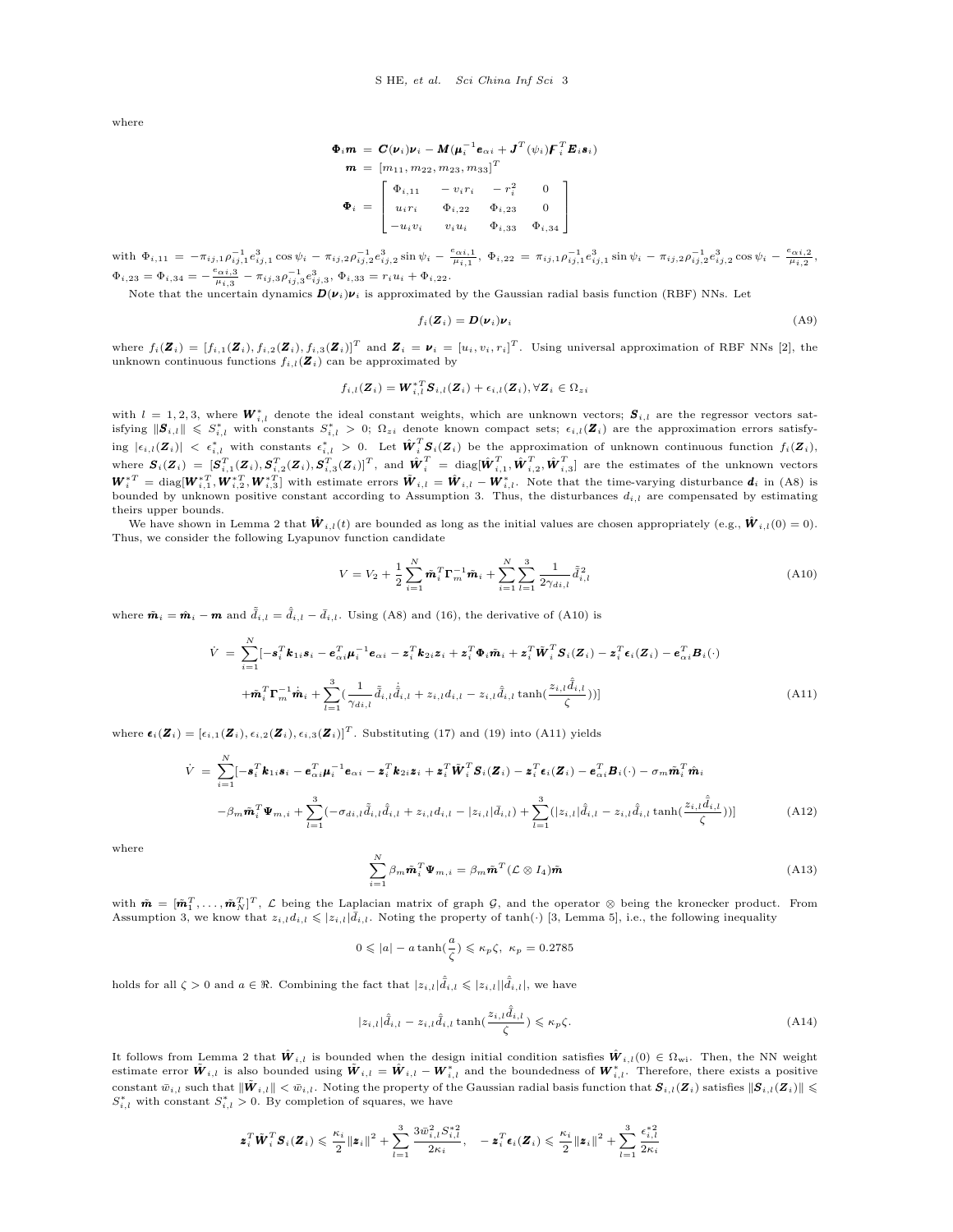$$
-\sigma_m \tilde{\boldsymbol{m}}_i \hat{\boldsymbol{m}}_i \leqslant -\frac{1}{2} \sigma_m \tilde{\boldsymbol{m}}_i^T \tilde{\boldsymbol{m}}_i + \frac{1}{2} \sigma_m \|\boldsymbol{m}\|^2, \quad -\sigma_{di,l} \tilde{\bar{d}}_{i,l} \tilde{\bar{d}}_{i,l} \leqslant -\frac{1}{2} \sigma_{di,l} \tilde{\bar{d}}_{i,l}^2 + \frac{1}{2} \sigma_{di,l} \bar{\bar{d}}_{i,l}^2 \tag{A15}
$$

where  $\kappa_i > 0$  is a design parameter. Consider the sets  $\mathcal{O}_1 := \{\sum_{i=1}^N (\|\mathbf{s}_i\|^2 + \|\mathbf{z}_i\|^2 + \|\mathbf{e}_{\alpha,i}\|^2 + \|\tilde{\mathbf{m}}_i\|^2 + \|\tilde{\mathbf{d}}_i\|^2)\leqslant 2\varsigma\}$  and  $\mathcal{O}_2 := \{\|\bar{\pmb{\eta}}_0\|^2 + \|\dot{\bar{\pmb{\eta}}}_0\|^2 + \|\ddot{\bar{\pmb{\eta}}}_0\|^2 + \sum_{i=1}^N (\|\pmb{\rho}_i\|^2 + \|\dot{\pmb{\rho}}_i\|^2 + \|\ddot{\pmb{\rho}}_i\|^2)\leqslant B_d\}$  with constants  $\varsigma > 0$  and  $B_d > 0$ . Using the continuous property and equation (A7), we have that the continuous function  $B_i(\cdot)$  is bounded on the compact set  $\mathcal{O}_1 \times \mathcal{O}_2$ . Thus, there exists a positive constant  $\bar{B}_i$  such that  $\|\mathbf{B}_i(\cdot)\| \leqslant \bar{B}_i$  on  $\mathcal{O}_1 \times \mathcal{O}_2$ . Then, we have

$$
-\boldsymbol{e}_{\alpha i}^T \boldsymbol{B}_i(\cdot) \leqslant \frac{\kappa_i}{2} \|\boldsymbol{e}_{\alpha i}\|^2 + \frac{\bar{B}_i^2}{2\kappa_i}.
$$
\n(A16)

Substituting  $(A13)$ – $(A16)$  into  $(A12)$  yields

$$
\dot{V} \leq \sum_{i=1}^{N} [-\mathbf{s}_{i}^{T} \mathbf{k}_{1i} \mathbf{s}_{i} - \mathbf{e}_{\alpha i}^{T} (\mu_{i}^{-1} - \frac{\kappa_{i} I_{3}}{2}) \mathbf{e}_{\alpha i} - \mathbf{z}_{i}^{T} (\mathbf{k}_{2i} - \kappa_{i} I_{3}) \mathbf{z}_{i} - \sum_{l=1}^{3} \frac{\sigma_{di,l}}{2} \tilde{d}_{i,l}^{2}] - \tilde{\mathbf{m}}^{T} \mathcal{L}_{m} \tilde{\mathbf{m}}
$$
\n
$$
+ \sum_{i=1}^{N} [\sum_{l=1}^{3} (\frac{\sigma_{di,l}}{2} \tilde{d}_{i,l}^{2} + \frac{\epsilon_{i,l}^{*2} + 3 \bar{w}_{i,l}^{2} S_{i,l}^{*2}}{2 \kappa_{i}}) + \frac{\sigma_{m}}{2} ||\mathbf{m}||^{2} + \frac{\bar{B}_{i}^{2}}{2 \kappa_{i}}] + 3 \kappa_{p} \zeta N \tag{A17}
$$

where  $\mathcal{L}_m = 0.5\sigma_m I_{4N} + \beta_m \mathcal{L} \otimes I_4$  and the design parameters  $\sigma_m$  and  $\beta_m$  are chosen such that the matrix  $\mathcal{L}_m$  is positive definite. Note that equation (A10) can be rewritten as

$$
V = \frac{1}{4} \sum_{i=1}^{N} \mathbf{s}_{i}^{T} \mathbf{s}_{i} + \frac{1}{2} \sum_{i=1}^{N} \mathbf{e}_{\alpha i}^{T} \mathbf{e}_{\alpha i} + \frac{1}{2} \sum_{i=1}^{N} \mathbf{z}_{i}^{T} \mathbf{M} \mathbf{z}_{i} + \sum_{i=1}^{N} \sum_{l=1}^{3} \frac{1}{2 \gamma_{di,l}} \tilde{\tilde{d}}_{i,l}^{2} + \frac{1}{2} \sum_{i=1}^{N} \tilde{\mathbf{m}}_{i}^{T} \mathbf{\Gamma}_{m}^{-1} \tilde{\mathbf{m}}_{i}.
$$
 (A18)

Using (A18) and (A17), we can obtain

$$
\dot{V} \leqslant -\varrho V + \delta \tag{A19}
$$

where

$$
\varrho = \min \left\{ 4\mathbf{k}_{1i}, 2\mathbf{\mu}_{i}^{-1} - \kappa_{i} I_{3}, \frac{2\lambda_{\min}(\mathbf{k}_{2i} - \kappa_{i} I_{3})}{\lambda_{\max}(\mathbf{M})}, \sigma_{di, l} \gamma_{di, l}, \frac{2\lambda_{\min}(\mathcal{L}_{m})}{\lambda_{\max}(\mathbf{\Gamma}_{m}^{-1})} \right\}
$$
\n
$$
\delta = \sum_{i=1}^{N} \sum_{l=1}^{3} \frac{\sigma_{di, l} \kappa_{i} \bar{d}_{i, l}^{2} + \epsilon_{i, l}^{*2} + 3\bar{w}_{i, l}^{2} S_{i, l}^{*2}}{2\kappa_{i}} + \sum_{i=1}^{N} \frac{\sigma_{m} \kappa_{i} \|\mathbf{m}\|^{2} + \bar{B}_{i}^{2}}{2\kappa_{i}} + 3\kappa_{p} \zeta N}
$$
\n(A20)

where  $\lambda_{\min}(\cdot)$  and  $\lambda_{\max}(\cdot)$  denote the minimum and maximum eigenvalue of the corresponding matrix, respectively. For choosing  $g > \delta/\varsigma$ , we have  $\dot{V} \leq 0$  on  $V = \varsigma$ . Therefore,  $V \leqslant \varsigma$  is an invariant set, i.e., if  $V(0) \leqslant \varsigma$ , then  $V(t) \leqslant \varsigma$  for all  $t > 0$ . Inequality (A19) implies that

$$
V(t) \le (V(0) - \delta/\varrho) \exp(-\varrho t) + \delta/\varrho, \quad \forall t \ge 0
$$
\n(A21)

which indicates that  $V(t)$  is bounded. Then, the local neighborhood transformed errors  $s_i$  are bounded. As time tends to infinity,  $\mathbf{s} = [\mathbf{s}_1^T, \mathbf{s}_2^T, \dots, \mathbf{s}_N^T]^T$  converges exponentially to the set  $\Omega = {\|\mathbf{s}\| \|\mathbf{s}\| \leq 4\sqrt{\delta/\varrho}}$ , whose size can be adjusted by tuning the design parameters. Using Lemma 1, we have

$$
\lim_{t \to \infty} \|\pmb{\eta} - \bar{\pmb{\eta}}_0 + \pmb{c}\| \leqslant \frac{4\sqrt{\delta/\varrho}}{\sigma_{\min}(\pmb{L}_N + \pmb{B}_L)}
$$

which indicates that the inequality  $\lim_{t\to\infty} |\eta_i - \eta_0 + c_i| < \varepsilon$  holds and the positive constant  $\varepsilon$  can be made sufficiently small by choosing appropriate design parameters. Then, we have  $\lim_{t\to\infty} \|\dot{\pmb{\eta}}_i - \dot{\pmb{\eta}}_0\| < \bar{\varepsilon}$  with  $\bar{\varepsilon}$  being constant, which means that the velocities of each vehicle converge to a small neighbourhood around the leader's velocities.

It follows from (A21) that  $s_i = \sum_{j \in \mathcal{N}_i} a_{ij} q_{ij} + a_{i0} q_{i0}$  are bounded. Invoking  $q_{ij} = [e_{ij,1}^2, e_{ij,2}^2, e_{ij,3}^2]^T$ , we know that  $e_{ij,l}$ are bounded with  $i = 1, ..., N$ ,  $l = 1, 2, 3$ ,  $j \in \mathcal{N}_i$ . Subsequently, the inequalities  $-1 < p_{ij,l}/p_{ij,l} < 1$  hold using equation (4) and the boundedness of  $e_{ij,l}$ . Then, we have  $|p_{ij,l}| < \rho_{ij,l}$  due to  $\rho_{ij,l} > 0$ . Using (3) and (5), we obtain that  $|x_i - x_j| < \frac{\bar{L}_i}{\sqrt{2}}$ ,  $|y_i-y_j|<\frac{\bar{L}_i}{\sqrt{2}}$ , and  $|\psi_i-\psi_j|<\frac{\pi}{2}$ . Thus, if  $\|\pmb{\eta}_{i,L}(0)-\pmb{\eta}_{j,L}(0)\|<\bar{L}_i$ ,  $j\in\mathcal{N}_i(0)$ , then  $\|\pmb{\eta}_{i,L}(t)-\pmb{\eta}_{j,L}(t)\|<\bar{L}_i$  for all  $t\geqslant 0$ , that is, the connectivity preservation among the initial connected USVs can be guaranteed. This completes the proof.

## **Appendix B Simulation Studies**

To demonstrate the effectiveness of the proposed synchronization tracking control algorithm, we conduct numerical simulation on a group of four identical USVs ( $N = 4$ ) whose dynamics are described by system (1). The vehicle parameters are borrowed from [4], where all quantities are expressed in the international system of units (SI). The matrices in (1) are given by

$$
\boldsymbol{J}(\psi_i) = \begin{bmatrix} \cos\psi_i & -\sin\psi_i & 0 \\ \sin\psi_i & \cos\psi_i & 0 \\ 0 & 0 & 1 \end{bmatrix}, \ \boldsymbol{M} = \begin{bmatrix} m_{11} & 0 & 0 \\ 0 & m_{22} & m_{23} \\ 0 & m_{23} & m_{33} \end{bmatrix}, \ \boldsymbol{C}(\boldsymbol{\nu}_i) = \begin{bmatrix} 0 & 0 & c_{13} \\ 0 & 0 & c_{23} \\ -c_{13} & -c_{23} & 0 \end{bmatrix}, \ \boldsymbol{D}(\boldsymbol{\nu}_i) = \begin{bmatrix} d_{11} & 0 & 0 \\ 0 & d_{22} & d_{23} \\ 0 & d_{32} & d_{33} \end{bmatrix}
$$

where  $m_{33} = 2.76$ ,  $m_{23} = 1.0948$ ,  $m_{22} = 33.8$ ,  $m_{11} = 25.8$ ,  $c_{13}(v_i, r_i) = -m_{22}v_i - m_{23}r_i$ ,  $c_{23}(u_i) = m_{11}u_i$ ,  $d_{11}(u_i) =$  $0.7225+1.3274|u_i|+5.8664u_i^2,\ d_{22}(v_i,r_i)=0.8612+36.2823|v_i|+0.805|r_i|,\ d_{23}(v_i,r_i)=-0.1079+0.845|v_i|+3.45|r_i|,\ d_{32}(v_i,r_i)=0.0725+0.845|v_i|$  $-0.1052 - 5.0437|v_i| - 0.13|r_i|$ ,  $d_{33}(v_i, r_i) = 1.9 - 0.08|v_i| + 0.75|r_i|$ . Without loss of generality, the external time-varying disturbances satisfying Assumption 3 are chosen as  $\mathbf{d}_i = [2 + 4\sin(0.1t), -3 + 2\cos(0.08t), 2 - 0.5\sin(0.05t)]^T$ , which is borrowed from section 7.5 in the work of [5]. The choice of such disturbances indicates there exist both constant bias and time-varying external disturbances that act on surge, sway, and yaw dynamics of the vehicle. It should be pointed out that the system parameters including the vehicle inertia and the hydrodynamic damping terms, and the external disturbances are unknown to the control inputs *τ <sup>i</sup>*.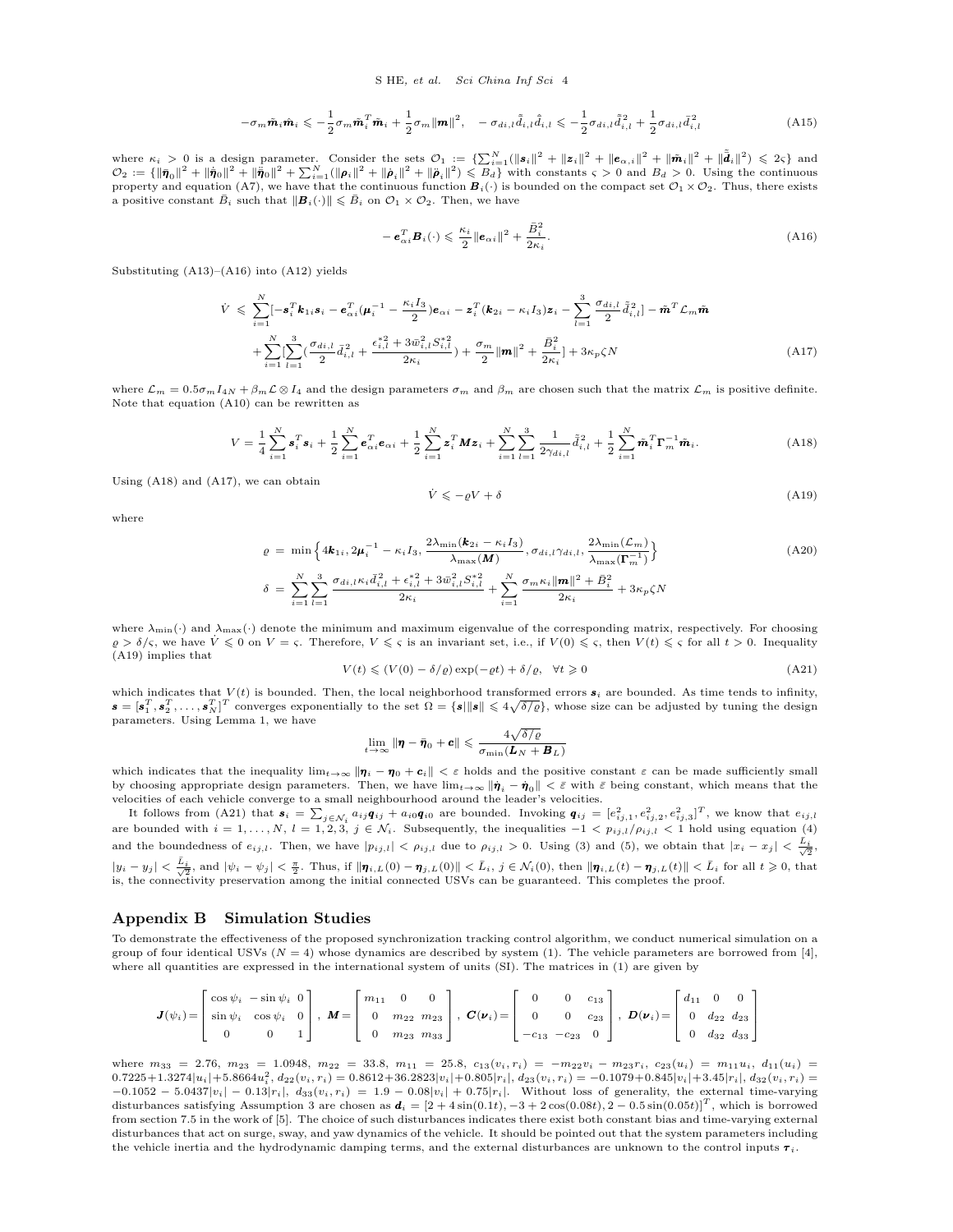

**Figure B1** The initial communication **Figure B2** The phase-plane trajectories **Figure B3** The distances among the inileader and four followers.





topology with geometry shape among one of vehicle  $j$   $(j = 0, 1, \ldots, 4)$  and their tial connected USVs. snapshots at several key times.



**Figure B4** Convergence of the vehicles' velocities. (a) Surge velocities  $u_j$ . (b) Sway velocities  $v_j$ . (c) Angular velocities  $r_j$ .



**Figure B5** Evolution of the synchronization tracking errors along with the performance functions  $\rho_{ij,l}(t)$  and  $-\rho_{ij,l}(t)$ . (a) *pij,*1(*t*). (b) *pij,*2(*t*). (c) *pij,*3(*t*).



 $\hat{\mathbf{F}}$  **Figure B6** 2-norm of NN weight estimates  $\|\hat{\boldsymbol{W}}_{i,l}\|$ . (a)  $\|\hat{\boldsymbol{W}}_{i,1}\|$ . (b)  $\|\hat{\boldsymbol{W}}_{i,2}\|$ . (c)  $\|\hat{\boldsymbol{W}}_{i,3}\|$ .

The virtual leader's trajectory is given by  $\eta_0 = [60 - (15\pi - 0.1t)\cos(wt), 40 + (15\pi - 0.1t)\sin(wt), wt]^T$  which is a spiral curve with  $w = 0.02$ . Assume the allowed maximal communication radii are  $\bar{L}_i = 15$   $(i = 1, \ldots, 4)$ , the desired offsets are  $\mathbf{c}_0 = [0, 0, 0]^T$ ,  $\mathbf{c}_1 = [0, -2.5, 0]^T$ ,  $\mathbf{c}_2 = [-2.5, 0, 0]^T$ ,  $\mathbf{c}_3 = [2.5, 0, 0]^T$ ,  $\mathbf{c}_4 = [0, 2.5, 0]^T$ . The initial communication topology with geometry shape of the multi-vehicle system is given in Fig. B1, where the neighboring sets are  $\mathcal{N}_1 = \{0\}$ ,  $\mathcal{N}_2 = \{1\}$ ,  $\mathcal{N}_3 = \{1\}$ ,  $\mathcal{N}_4 = \{2\}$ .<br>Subsequently, the relative desired offsets of neighbors are obtained by and  $c_{42} = [2.5, 2.5, 0]^T$ .

Note that the uncertain dynamics in (A9) can be rewritten as  $f_i(\mathbf{Z}_i) = [f_{i,1}(u_i), f_{i,2}(v_i, r_i), f_{i,3}(v_i, r_i)]^T$ . Then, the Gaussian